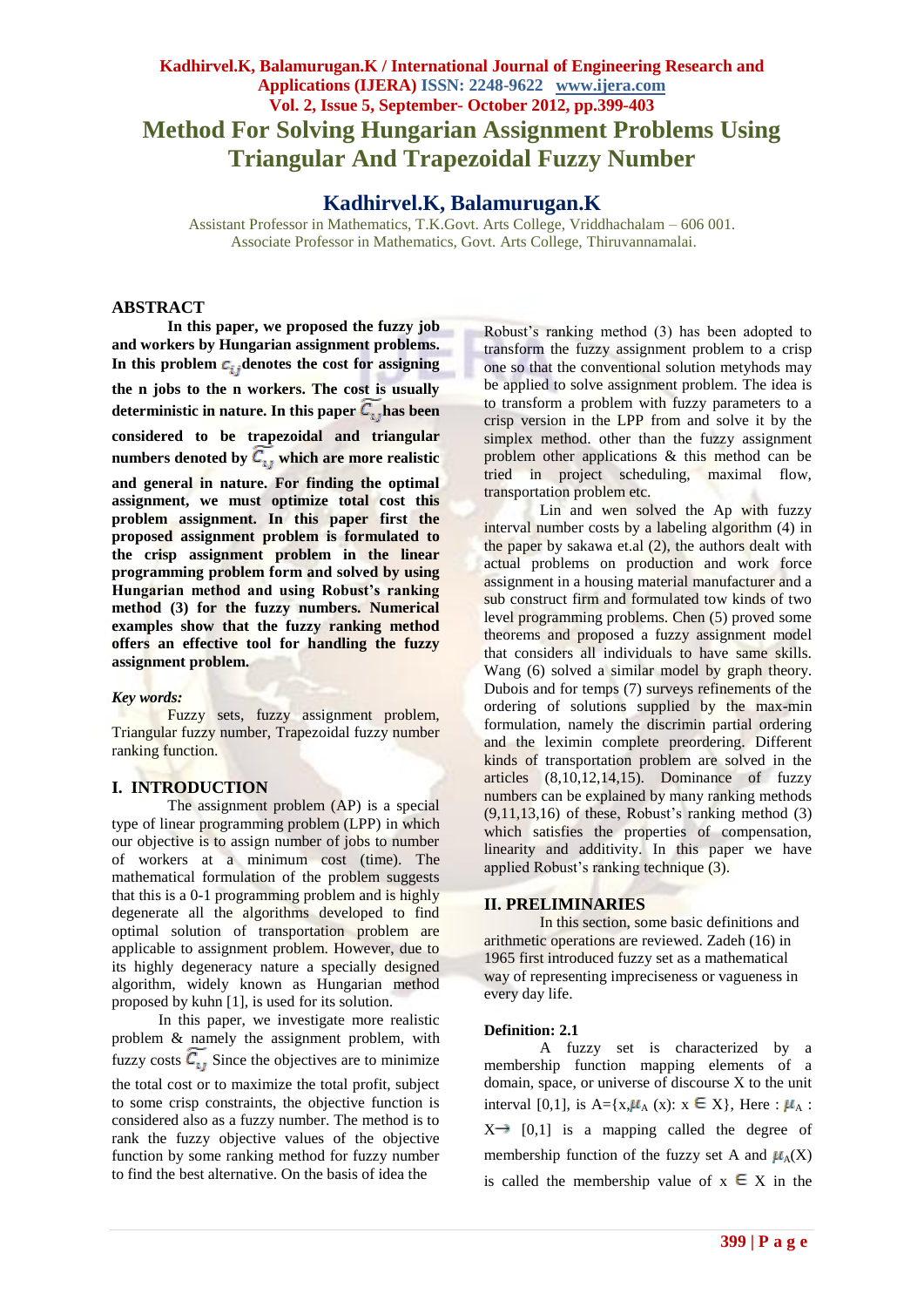## **Kadhirvel.K, Balamurugan.K / International Journal of Engineering Research and Applications (IJERA) ISSN: 2248-9622 www.ijera.com Vol. 2, Issue 5, September- October 2012, pp.399-403**

fuzzy set A. these membership grades are often represented by real numbers ranging from [0,1].

#### **Definition: 2.2**

A fuzzy set A of the universe of discourse X is called a normal fuzzy set implying that there l a exist at least one  $x \in X$  such that  $\mu_A(X)=1$ .

#### **Definition: 2.3**

The fuzzy set A is convex if and only if, for any  $x_1, x_2 \in X$ , the membership function of A satisfies the inequality  $\mu_A \{\lambda x_1 + (1 - \lambda)x_2\} \ge$ min {  $\mu_A(x_1), \mu_A(x_2)$ },  $0 \le \lambda \le 1$ 

#### **Definition: 2.4 (Triangular fuzzy number)**

For a triangular fuzzy number  $A(x)$ , it can be represented by  $A(a,b,c;1)$  with membership function  $\mu(x)$  given by



#### **Definition: 2.5 (Trapezoidal fuzzy number)**

For a trapezoidal number  $A(x)$ . it can be represented by  $A(a,b,c,d;1)$  with membership function  $\mu(x)$  given by

b  
\n
$$
\mu(x) = \begin{cases}\n(x-a)/(b-a) & : a \le x \le b \\
1 & : b \le x \le c \\
(d-x)/(d-c) & : c \le x \le d\n\end{cases}
$$

 $\begin{array}{ccc} & 0 & \cdots & \cdots \end{array}$ otherwise

### **Definition: 2.6 (k-cut of a trapezoidal fuzzy number)**

The k-cut of a fuzzy number  $A(x)$  is defined as  $A(k) = \{x: \mu(x) \ge k, k \in [0,1]\}$ 

### **Definition: 2.7 (Arithmetic Operations)**

Addition of two fuzzy numbers can be performed as

$$
(a_1, b_1, c_1) + (a_2, b_2, c_2) = (a_1 + a_2, b_1 + b_2, c_1 + c_2)
$$

Addition of two trapezoidal fuzzy numbers can be performed as

$$
A_1, B_1, C_1, d_1) + (a_2, b_2, c_2, d_2) = (a_1 + a_2, b_1 + b_2, c_1 + c_2, d_1 + d_2)
$$

## **III. Robust's Ranking Techniques – Algorithms**

The Assignment problem can be stated in the form of nxn cost matrix  $[c_{ij}]$  of real numbers as

given in the following

| $5.001 \text{ m}$ and $10110 \text{ mm}$ |          |          |          |   |          |  |                          |
|------------------------------------------|----------|----------|----------|---|----------|--|--------------------------|
|                                          | Job 1    | Job 2    | Job 3    |   | Job      |  | Job                      |
|                                          |          |          |          |   |          |  | N                        |
| Worker                                   | $C_{11}$ | $C_{12}$ | $C_{13}$ |   | $C_{1j}$ |  | $C_{1n}$                 |
|                                          |          |          |          |   |          |  |                          |
| Worker                                   | $C_{21}$ |          | $C_{23}$ |   |          |  | $C_{2n}$                 |
| $\overline{2}$                           |          | $C_{22}$ |          | C | $C_{2j}$ |  |                          |
| Worker                                   | $C_{11}$ | $C_{i2}$ |          |   | $C_{ij}$ |  | $\mathbf{C}_{\text{in}}$ |
|                                          |          |          | $C_{i}$  |   |          |  |                          |
| <b>Worker</b><br>N                       | $C_{n1}$ | $C_{n2}$ | $C_{n3}$ |   | $C_{nj}$ |  | $C_{nn}$                 |

Mathematically assignment problem can be stated as

minimize

$$
Z = \sum_{i=1}^{n} \sum_{j=1}^{n} c_{ij} x_{ij}
$$

Subject to

$$
\sum_{i=1}^{n} Xij = 1
$$

$$
x_{ij} = 1
$$
\nWhere  $x_{ij} = \int 1$ ; if the i<sup>th</sup> worker is assigned the j<sup>th</sup> job

0; otherwise. is the decision variable denoting the assignment of the worker i to job j.  $\widetilde{cij}$  is the cost of assigning the j<sup>th</sup> job to the i<sup>th</sup> worker. The objective is to minimize the total cost of assigning all the jobs to the

# When the costs or time  $\widetilde{cij}$  are fuzzy

numbers, then the total costs becomes a fuzzy number

available persons (one job to one worker).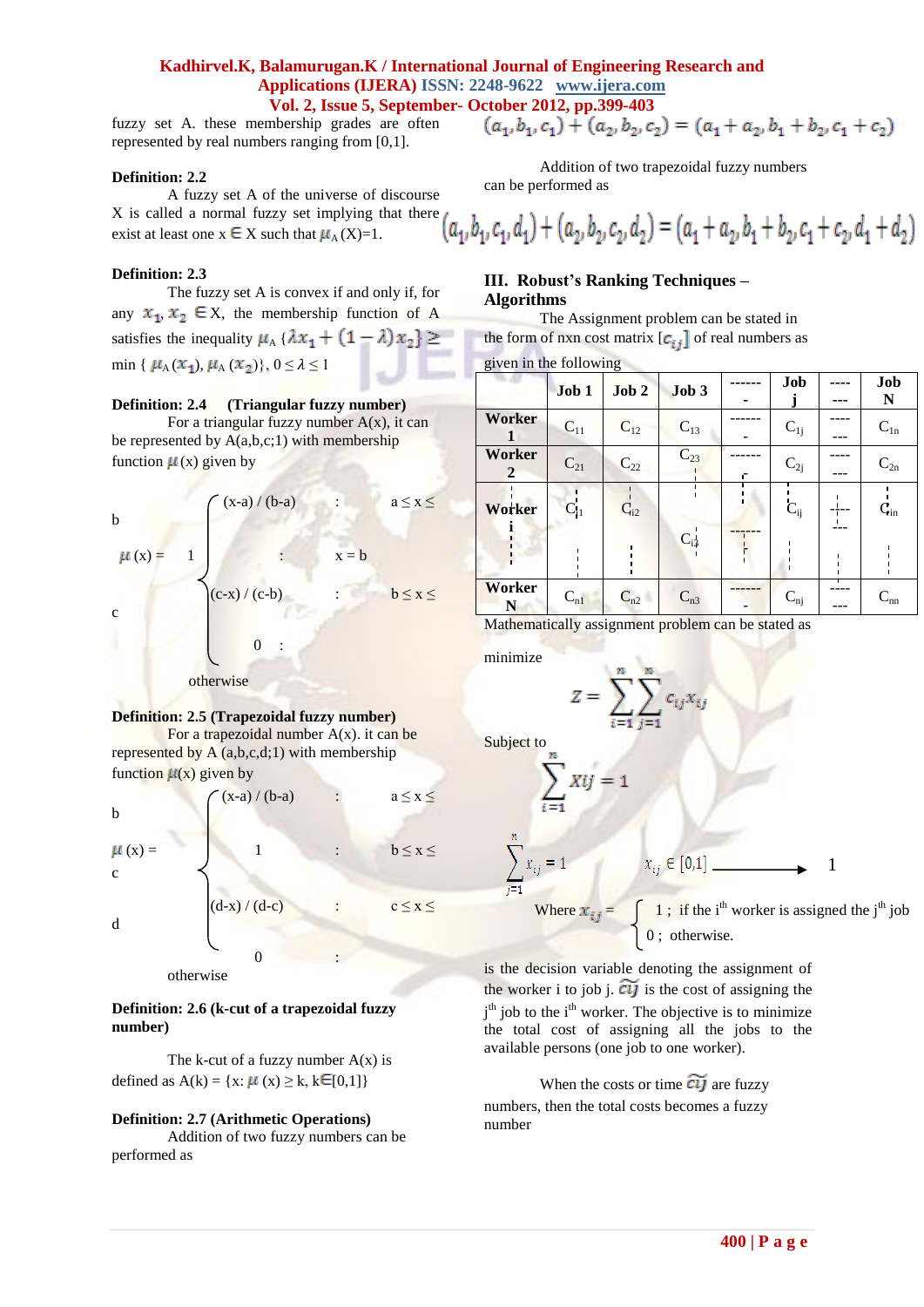### **Kadhirvel.K, Balamurugan.K / International Journal of Engineering Research and Applications (IJERA) ISSN: 2248-9622 www.ijera.com Vol. 2, Issue 5, September- October 2012, pp.399-403**

$$
\frac{V^*}{z} = \sum_{i=1}^n \sum_{j=1}^n c_{ij} x_{ij}
$$

Hence it cannot be minimized directly for solving the problem. we defuzzify the fuzzy cost coeffients into crisp ones by a fuzzy number ranking method.

Robust's ranking technique (3) which satisfies compensation, linearity, and additivity properties and provides results which are consistent with human intuition. Give a covex fuzzy

number  $\tilde{c}$ , the Robust's Ranking index is defined by  $R(\tilde{c}) = \int_0^1 0.5 \, (C_k^L, C_k^U) dk$  where  $(C_k^L, C_k^U)$  is the  $k$  – level cut of the fuzzy number  $\tilde{c}$ .

> In this paper we use this method for ranking the objective values. The Robust's ranking index  $\overline{R}(\tilde{c})$  gives the representative value of the fuzzy number  $\tilde{c}$ , it satisfies the linearity and additive property:

If 
$$
\int_{p}^{\Lambda} \vec{E} + m\vec{y} \& \vec{Q} = S\vec{c} - t\vec{N}
$$
 where l,

m, s, t are constant then we have

$$
R(\widetilde{p}) = R(\widetilde{E}) + n R(\widetilde{y}) \text{ and } R(\widetilde{Q}) = SR(\widetilde{C}) - tR
$$
  
(*N*) on the basis of this property the fuzzy

assignment problem can be transformed in to a crisp assignment problem linear programming problem from. The ranking technique of the Robust's is

If R 
$$
(\widehat{G}) \leq R {v \choose H}
$$
 then  $\widehat{G} \leq \frac{v}{H}$  (ie) min  $\{\widehat{G}, \frac{v}{H}\}$ 

 $=$  G from the assignment problem (1), with fuzzy objective function

$$
min \sum_{z}^{V*} = \sum_{i=1}^{n} \sum_{j=1}^{n} R\left(\tilde{c}_{ij} x_{ij}\right)
$$

We apply Robust's ranking method (3) (using the linearity and assistive property) to get the minimum<br>objective value  $\frac{V^*}{z}$  from the formulation objective value  $\overline{a}$  from the formulation

$$
R\left(\begin{array}{c}\nV^* \\
z\n\end{array}\right) = \min Z = \sum_{i=1}^n \sum_{j=1}^n R(\widetilde{C_{ij}}) x_{ij}
$$

Subject to

$$
\sum_{i=1}^{n} x_{ij} = 1
$$
 Min

$$
\sum_{j=1}^{n} x_{ij} = 1, \quad x_{ij} \in [0,1] \rightarrow (2)
$$
  
Where  $\mathbf{x}_{ij} = \begin{cases} 1; \text{ if the i}^{\text{th}} \text{ Worker is} \\ 0; \text{Otherwise} \end{cases}$ 

is the decision variable denoting the assignment of the worker i to j<sup>th</sup> job.  $\overline{C_{ij}}$  is the cost of designing the  $j<sup>th</sup>$  job to the  $i<sup>th</sup>$  worker. The objective is to minimize the total cost of assigning all the jobs to the available workers.

Since  $R(C_{1})$  are crisp values, this problem (2) is obviously the crisp assignment problem of the form (1) which can be solved by the conventional methods, namely the Hungarian method or simplex method to solve the linear programming problem form of the problem. Once the optimal solution  $x^*$  of model (2) is found, the optimal fuzzy objective value of the original problem can be calculated as

$$
\frac{V^*}{z} = \sum_{i=1}^n \sum_{j=1}^n (\vec{c}_{ij})_{x_{ij}}^*
$$

#### **Numerical Example**

Let us consider a fuzzy assignment problem with rows represending 4 workers A,B,C,D and Columns representing the jobs, Job 1,Job 2, Job3, and Job 4.the cost matrix  $(C_i)$  is given whose elements are **Triangular Fuzzy numbers**. The problem is to find the optimal assignment so that the total cost of job assignment becomes minimum

$$
\widetilde{\mathcal{C}_{ij}} = \begin{pmatrix}\n(10,20,30) & (10,20,40) & (10,30,40) & (10,20,30) \\
(10,20,40) & (10,30,40) & (10,20,30) & (20,30,40) \\
(10,20,40) & (20,30,40) & (20,30,40) & (10,20,30) \\
(20,30,50) & (10,20,30) & (20,40,60) & (20,30,50)\n\end{pmatrix}
$$

#### **Solution:**

Т

In conformation to model (2) the fuzzy assignment problem can be formulated in the following mathematical programming from.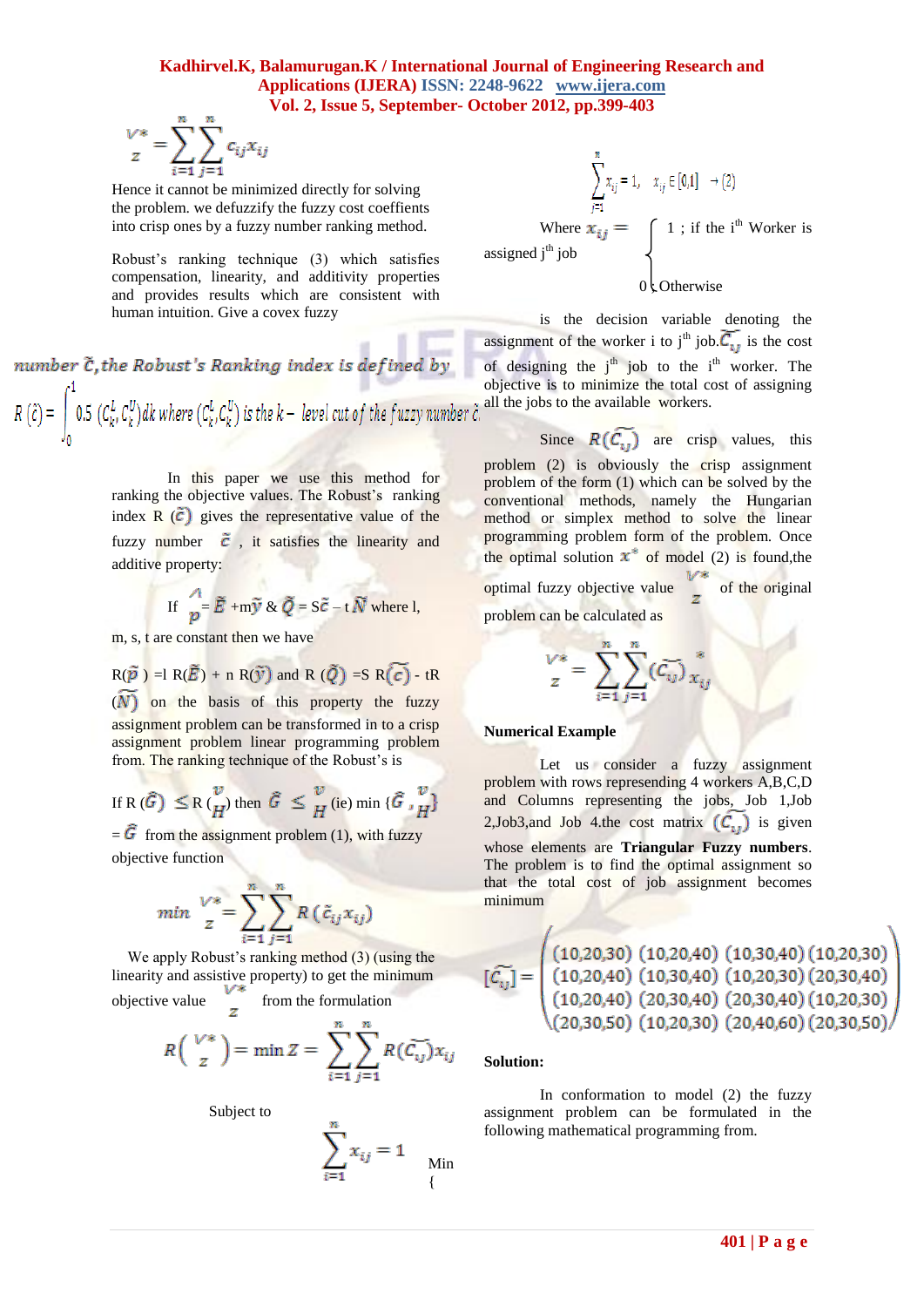**Kadhirvel.K, Balamurugan.K / International Journal of Engineering Research and Applications (IJERA) ISSN: 2248-9622 www.ijera.com Vol. 2, Issue 5, September- October 2012, pp.399-403**<br> $R(10,20,30) x_{11} + R(10,20,40) x_{12} + R(10,30,40) x_{13} = R[\widetilde{C}] = R(10,30,30)$  $R\left[\widetilde{\mathcal{C}_{11}}\right] = R(10,20,30) = \int_{0}^{1} 0.5\left(\mathcal{C}_{k}^{L}, \mathcal{C}_{k}^{U}\right)dk$ 

$$
+R(10,20,30)x_{14}+R(10,20,40)x_{21}+R(10,30,40)x_{22}
$$

 $=\int_0^1 (0.5) (40) dk$ 

 $+R(10,20,30)x_{23}+R(20,30,40)x_{24}+R(10,20,40)x_{31}$ 

$$
+R(20,30,40)x_{32}+R(20,30,40)x_{33}+R(10,20,30)x_{34}
$$

}

Subject to

$$
x_{11} + x_{12} + x_{13} + x_{14} = 1
$$
  
\n
$$
x_{11} + x_{21} + x_{31} + x_{41} = 1
$$
  
\n
$$
x_{21} + x_{22} + x_{23} + x_{24} = 1
$$
  
\n
$$
x_{12} + x_{22} + x_{33} + x_{42} = 1
$$
  
\n
$$
x_{31} + x_{32} + x_{33} + x_{34} = 1
$$
  
\n
$$
x_{13} + x_{23} + x_{33} + x_{43} = 1
$$
  
\n
$$
x_{41} + x_{42} + x_{43} + x_{44} = 1
$$
  
\n
$$
x_{14} + x_{24} + x_{34} + x_{44} = 1
$$
  
\n
$$
x_{ij} \in [0,1]
$$

Now we calculate R(10,20,30) by applying Robust's ranking method. The membership function of the triangular fuzzy number (10,20,30) is

$$
\mu(x) = \begin{cases}\n(x - 10)/10; & 10 \le x \le 20 \\
1; & x = 20 \\
(30 - x)/10; & 20 \le x \le 30 \\
0; & \text{otherwise.} \n\end{cases}
$$

The K-Cut of the fuzzy number (10,20,30) is

$$
\begin{pmatrix} L & U \\ c_k & c_k \end{pmatrix} = \begin{pmatrix} 10k + 10, \ 30 - 10k \end{pmatrix} \quad \text{for}
$$
 which

 $= 20$ 

Proceeding similarly, the Robust's ranking indices for the fuzzy costs  $\widetilde{C_{1j}}$  are calculated as:

$$
R(C_{12}) = 22.5, R(C_{13}) = 27.5, R(C_{14}) = 20, R(C_{21}) = 22.5, R(C_{22}) = 27.5, R(C_{23}) = 20,
$$
  
\n
$$
R(C_{24}) = 30, R(C_{31}) = 22.5, R(C_{32}) = 30, R(C_{33}) = 30, R(C_{34}) = 20,
$$
  
\n
$$
R(C_{41}) = 32.5, R(C_{42}) = 20, R(C_{43}) = 40, R(C_{44}) = 32.5
$$

We replace these values for their corresponding  $C_{11}$  in (3) which results in a convenient assignment problem in the linear programming problem. We solve it by Hungarian method to get the following optimal solution.

$$
\frac{x}{x_{11}} = \frac{x}{x_{23}} = \frac{x}{x_{34}} = \frac{x}{x_{42}} = 1
$$

 $31.5$ 

$$
\sum_{x_{12}}^{*} = \sum_{x_{13}}^{*} = \sum_{x_{14}}^{*} = \sum_{x_{21}}^{*} = \sum_{x_{22}}^{*} = \sum_{x_{24}}^{*} = \sum_{x_{31}}^{*} = \sum_{x_{32}}^{*} = \sum_{x_{33}}^{*} = \sum_{x_{41}}^{*}
$$

$$
= \sum_{x_{43}}^{*} = \sum_{x_{44}}^{*} = 0
$$

3

with the optimal objective value  $R\begin{pmatrix} 1 & 1 \\ 0 & 1 \end{pmatrix} = 80$ 

**The optimal assignment**

$$
A \rightarrow 1 \quad B \rightarrow 3 \quad C \rightarrow 4 \quad D \rightarrow 2
$$

The optimal Solution

$$
R\left(\frac{V^*}{z}\right) = 20 + 20 + 20 + 20 = 80
$$

The fuzzy optimal total cost =<br> $\widetilde{C_{11}} + \widetilde{C_{23}} + \widetilde{C_{34}} + \widetilde{C_{42}}$ 

$$
= R(10,20,30) + R(10,20,30) + R(10,20,30) + R(10,20,30)
$$